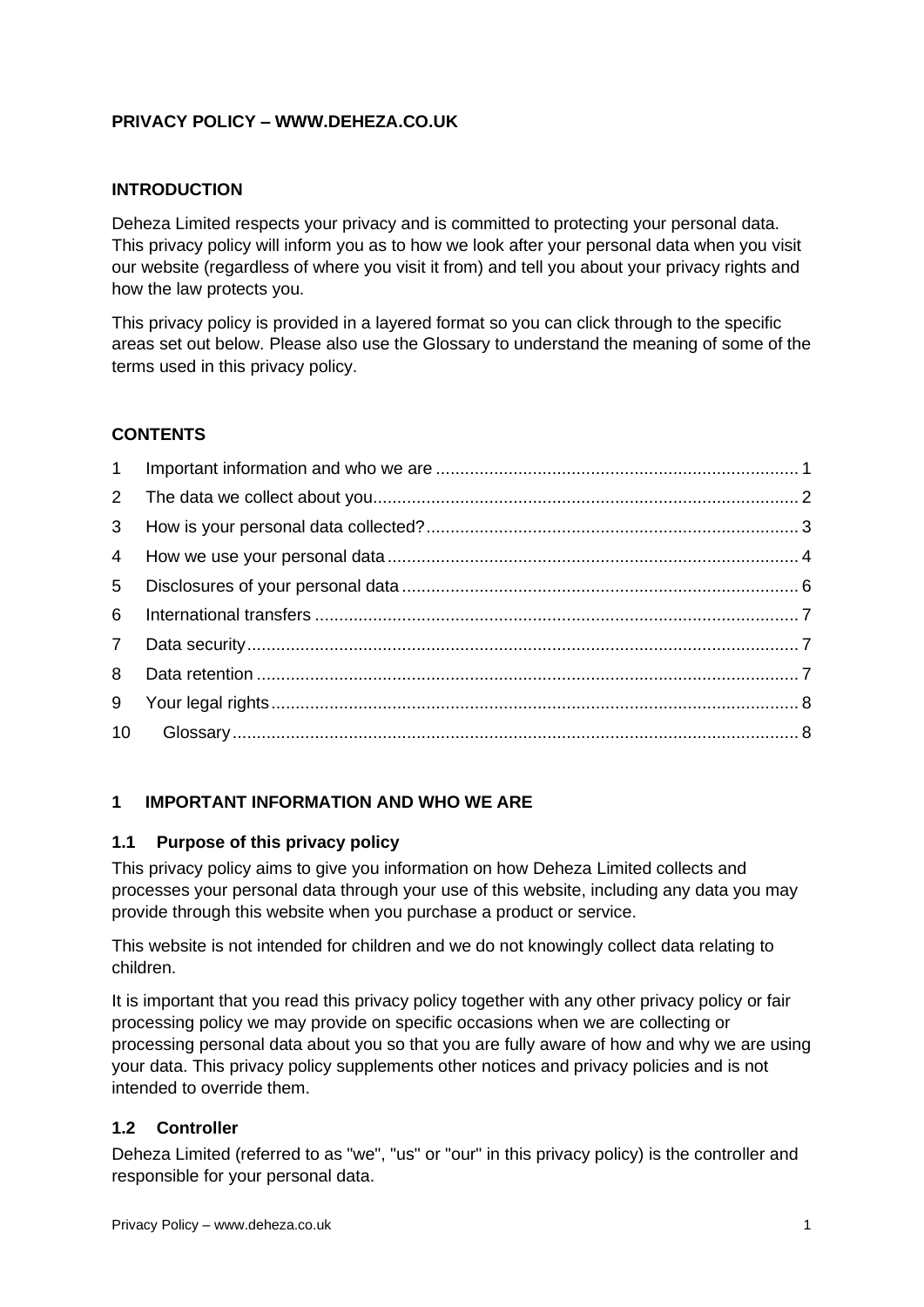We have appointed a data privacy manager who is responsible for overseeing questions in relation to this privacy policy. If you have any questions about this privacy policy, including any requests to exercise your legal rights, please contact the data privacy manager using the details set out below.

# **1.3 Contact details**

If you have any questions about this privacy policy or our privacy practices, please contact our data privacy manager in the following ways:

Full name of legal entity: Deheza Limited (Company number 09149476) and having its registered office at 4th Floor Regus, 4-12 Regent Street, London, England, SW1Y 4PE.

Email address: info@deheza.co.uk

Postal address: 4th Floor Regus, 4-12 Regent Street, London, England, SW1Y 4PE

You have the right to make a complaint at any time to the Information Commissioner's Office (ICO), the UK supervisory authority for data protection issues (www.ico.org.uk). We would, however, appreciate the chance to deal with your concerns before you approach the ICO so please contact us in the first instance.

## **1.4 Changes to the privacy policy and your duty to inform us of changes**

We keep our privacy policy under regular review. It is important that the personal data we hold about you is accurate and current. Please keep us informed if your personal data changes during your relationship with us.

### **1.5 Third-party links**

This website may include links to third-party websites, plug-ins and applications. Clicking on those links or enabling those connections may allow third parties to collect or share data about you. We do not control these third-party websites and are not responsible for their privacy statements. When you leave our website, we encourage you to read the privacy policy of every website you visit.

## <span id="page-1-0"></span>**2 THE DATA WE COLLECT ABOUT YOU**

Personal data, or personal information, means any information about an individual from which that person can be identified. It does not include data where the identity has been removed (anonymous data).

We may collect, use, store and transfer different kinds of personal data about you which we have grouped together as follows:

- Identity Data includes first name, maiden name, last name, username or similar identifier, marital status, title, date of birth and gender.
- Contact Data includes billing address, delivery address, email address and telephone numbers.
- Financial Data includes bank account and payment card details.
- Transaction Data includes details about payments to and from you and other details of products and services you have purchased from us.
- Technical Data includes internet protocol (IP) address, your login data, browser type and version, time zone setting and location, browser plug-in types and versions,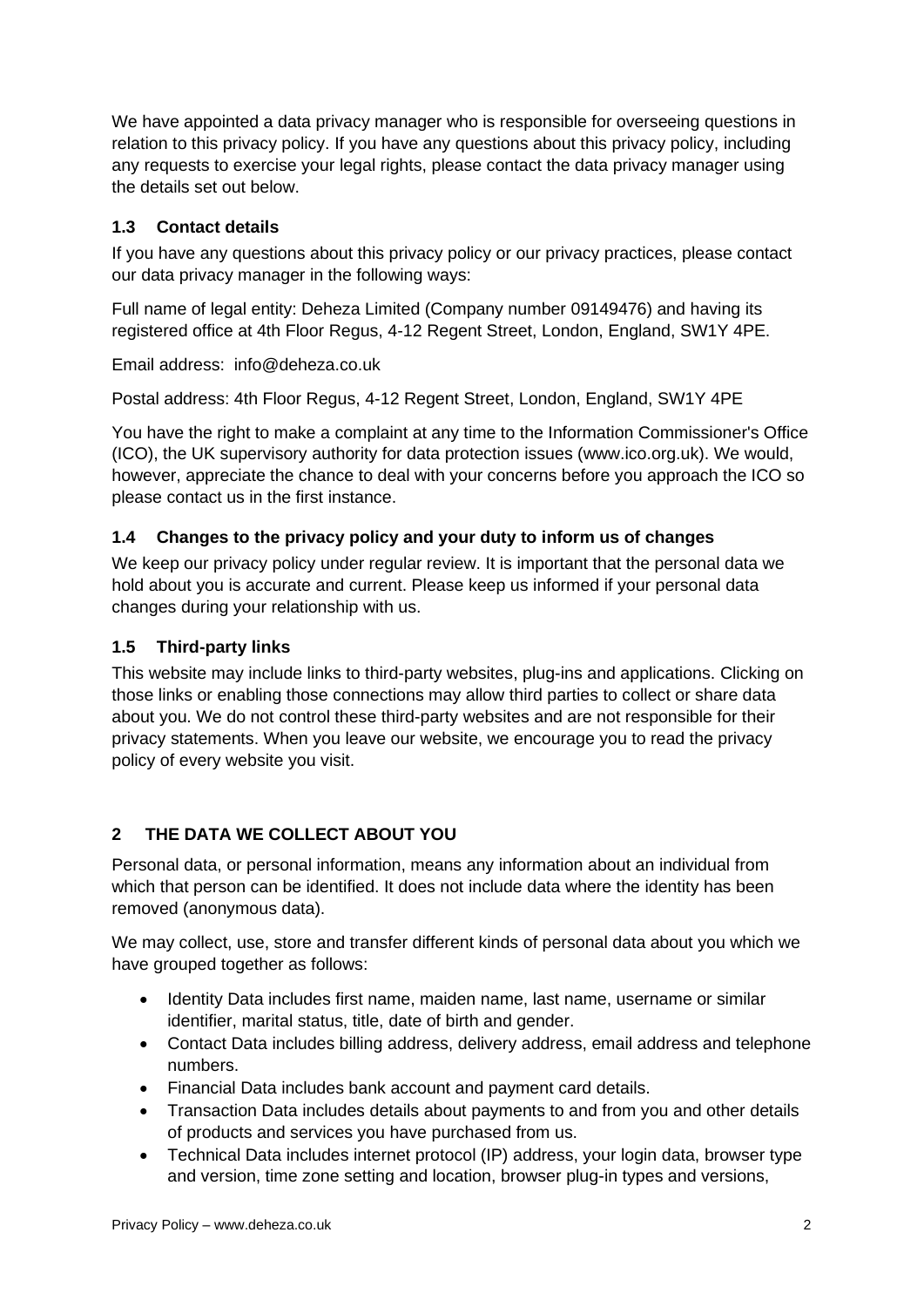operating system and platform, and other technology on the devices you use to access this website.

- Profile Data includes your username and password, purchases or orders made by you, your interests, preferences, feedback and survey responses.
- Usage Data includes information about how you use our website, products and services.

We also collect, use and share Aggregated Data such as statistical or demographic data for any purpose. Aggregated Data could be derived from your personal data but is not considered personal data in law as this data will not directly or indirectly reveal your identity. For example, we may aggregate your Usage Data to calculate the percentage of users accessing a specific website feature. However, if we combine or connect Aggregated Data with your personal data so that it can directly or indirectly identify you, we treat the combined data as personal data which will be used in accordance with this privacy policy.

We do not collect any Special Categories of Personal Data about you (this includes details about your race or ethnicity, religious or philosophical beliefs, sex life, sexual orientation, political opinions, trade union membership, information about your health, and genetic and biometric data). Nor do we collect any information about criminal convictions and offences.

### **2.1 If you fail to provide personal data**

Where we need to collect personal data by law, or under the terms of a contract we have with you, and you fail to provide that data when requested, we may not be able to perform the contract we have or are trying to enter into with you (for example, to provide you with goods or services). In this case, we may have to cancel a product or service you have with us but we will notify you if this is the case at the time.

## <span id="page-2-0"></span>**3 HOW IS YOUR PERSONAL DATA COLLECTED?**

We use different methods to collect data from and about you including through:

- Direct interactions. You may give us your Identity, Contact and Financial Data by filling in forms or by corresponding with us by post, phone, email or otherwise. This includes personal data you provide when you:
	- o apply for our products or services;
	- o create an account on our website;
	- o subscribe to our service or publications;
	- o request marketing to be sent to you; or
	- o give us feedback or contact us.
- Automated technologies or interactions. As you interact with our website, we will automatically collect Technical Data about your equipment, browsing actions and patterns. We collect this personal data by using cookies and other similar technologies. For further details, please see our cookie policy: https://www.deheza.co.uk/policies/cookie-policy.pdf
- Third parties or publicly available sources. We will receive personal data about you from various third parties as set out below:
	- o Technical Data from analytics providers, advertising networks and search information providers.
	- $\circ$  Contact, Financial and Transaction Data from providers of technical, payment and delivery services.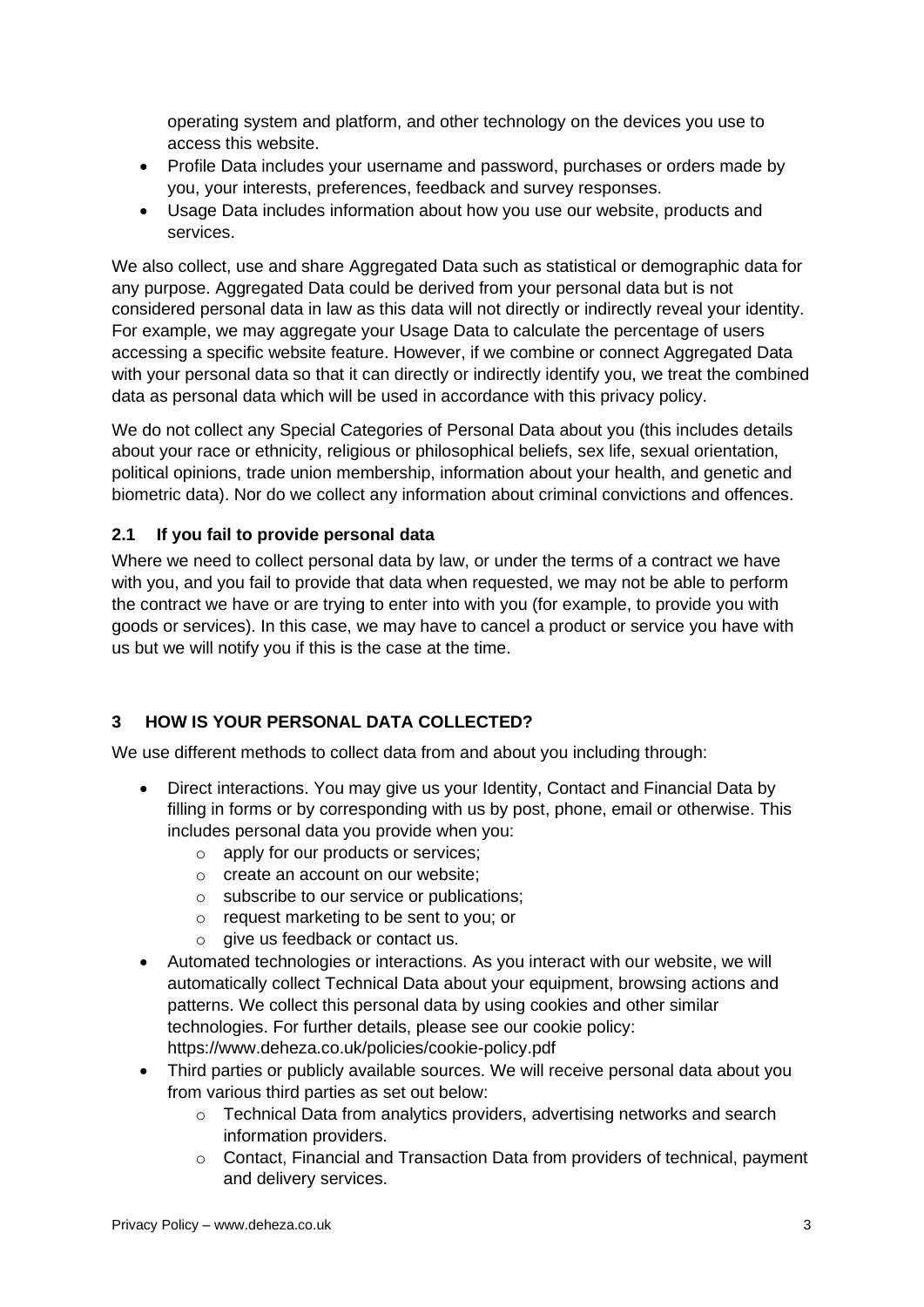- o Identity and Contact Data from data brokers or aggregators.
- o Identity and Contact Data from publicly available sources.

# <span id="page-3-0"></span>**4 HOW WE USE YOUR PERSONAL DATA**

We will only use your personal data when the law allows us to. Most commonly, we will use your personal data in the following circumstances:

- Where we need to perform the contract we are about to enter into or have entered into with you.
- Where it is necessary for our legitimate interests (or those of a third party) and your interests and fundamental rights do not override those interests.
- Where we need to comply with a legal obligation.

See the Glossary below to find out more about the types of lawful basis that we will rely on to process your personal data.

Generally, we do not rely on consent as a legal basis for processing your personal data although we will get your consent before sending third party direct marketing communications to you via email or text message. You have the right to withdraw consent to marketing at any time by contacting us.

## **4.1 Purposes for which we will use your personal data**

We have set out below, in a table format, a description of all the ways we plan to use your personal data, and which of the legal bases we rely on to do so. We have also identified what our legitimate interests are where appropriate.

Note that we may process your personal data for more than one lawful ground depending on the specific purpose for which we are using your data. Please contact us if you need details about the specific legal ground we are relying on to process your personal data where more than one ground has been set out in the table below.

| Type of data                        | Lawful basis for processing<br>including basis of legitimate<br>interest |
|-------------------------------------|--------------------------------------------------------------------------|
| (a) Identity                        | Performance of a contract with                                           |
| (b) Contact                         | you                                                                      |
| (a) Identity                        | (a) Performance of a contract with                                       |
| (b) Contact                         | you                                                                      |
| (c) Financial                       | (b) Necessary for our legitimate<br>interests (to recover debts due to   |
| (d) Transaction                     | us)                                                                      |
| (e) Marketing and<br>Communications |                                                                          |
| (a) Identity                        | (a) Performance of a contract with<br>you                                |
|                                     |                                                                          |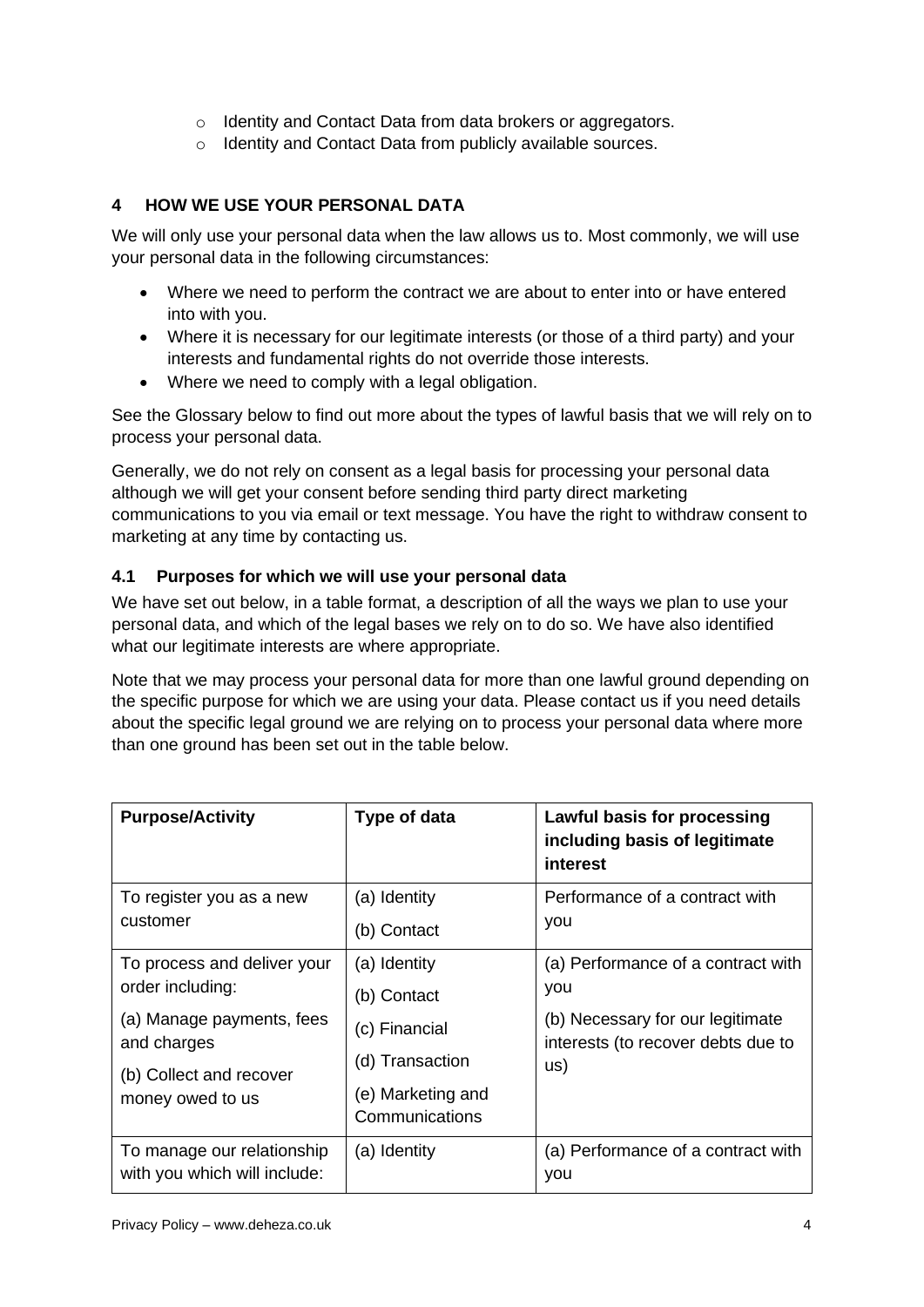| (a) Notifying you about<br>changes to our terms or<br>privacy policy<br>(b) Asking you to leave a<br>review or take a survey                                                                 | (b) Contact<br>(c) Profile<br>(d) Marketing and<br>Communications                                               | (b) Necessary to comply with a<br>legal obligation<br>(c) Necessary for our legitimate<br>interests (to keep our records<br>updated and to study how<br>customers use our<br>products/services)                                                                                               |
|----------------------------------------------------------------------------------------------------------------------------------------------------------------------------------------------|-----------------------------------------------------------------------------------------------------------------|-----------------------------------------------------------------------------------------------------------------------------------------------------------------------------------------------------------------------------------------------------------------------------------------------|
| To administer and protect<br>our business and this<br>website (including<br>troubleshooting, data<br>analysis, testing, system<br>maintenance, support,<br>reporting and hosting of<br>data) | (a) Identity<br>(b) Contact<br>(c) Technical                                                                    | (a) Necessary for our legitimate<br>interests (for running our<br>business, provision of<br>administration and IT services,<br>network security, to prevent fraud<br>and in the context of a business<br>reorganisation or group<br>restructuring exercise)<br>(b) Necessary to comply with a |
|                                                                                                                                                                                              |                                                                                                                 | legal obligation                                                                                                                                                                                                                                                                              |
| To deliver relevant website<br>content and advertisements<br>to you and measure or<br>understand the<br>effectiveness of the<br>advertising we serve to you                                  | (a) Identity<br>(b) Contact<br>(c) Profile<br>(d) Usage<br>(e) Marketing and<br>Communications<br>(f) Technical | Necessary for our legitimate<br>interests (to study how customers<br>use our products/services, to<br>develop them, to grow our<br>business and to inform our<br>marketing strategy)                                                                                                          |
| To use data analytics to<br>improve our website,<br>products/services,<br>marketing, customer<br>relationships and<br>experiences                                                            | (a) Technical<br>(b) Usage                                                                                      | Necessary for our legitimate<br>interests (to define types of<br>customers for our products and<br>services, to keep our website<br>updated and relevant, to develop<br>our business and to inform our<br>marketing strategy)                                                                 |
| To make suggestions and<br>recommendations to you<br>about goods or services that<br>may be of interest to you                                                                               | (a) Identity<br>(b) Contact<br>(c) Technical<br>(d) Usage<br>(e) Profile<br>(f) Marketing and<br>Communications | Necessary for our legitimate<br>interests (to develop our<br>products/services and grow our<br>business)                                                                                                                                                                                      |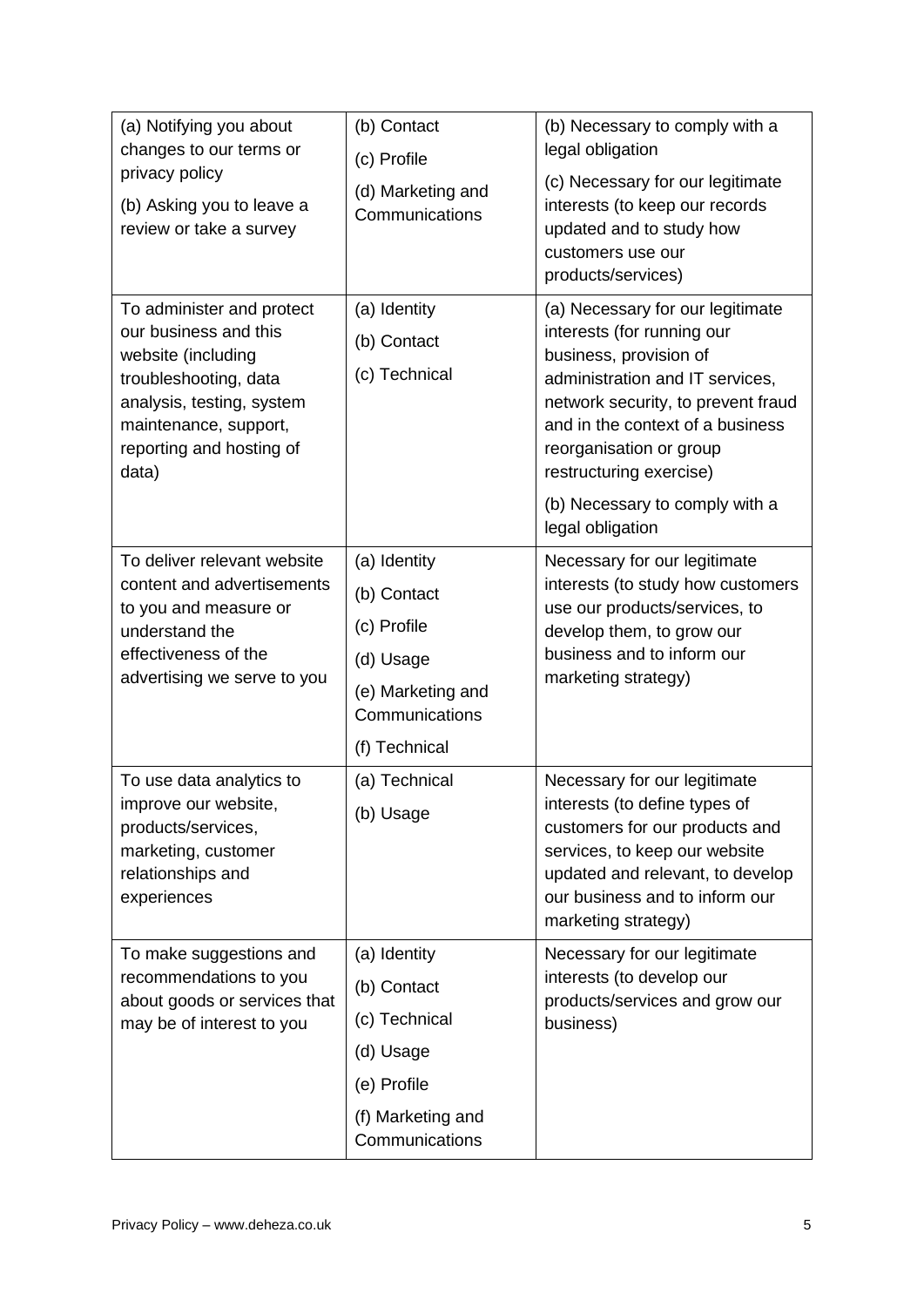# **4.2 Marketing**

We strive to provide you with choices regarding certain personal data uses, particularly around marketing and advertising. We have established the following personal data control mechanisms:

## **4.3 Promotional offers from us**

We may use your Identity, Contact, Technical, Usage and Profile Data to form a view on what we think you may want or need, or what may be of interest to you. This is how we decide which products, services and offers may be relevant for you (we call this marketing).

You will receive marketing communications from us if you have requested information from us or purchased services from us and you have not opted out of receiving that marketing.

### **4.4 Third-party marketing**

We will get your express opt-in consent before we share your personal data with any third party for marketing purposes.

### **4.5 Opting out**

You can ask us or third parties to stop sending you marketing messages by contacting us at any time.

Where you opt out of receiving these marketing messages, this will not apply to personal data provided to us as a result of a product/service purchase, product/service experience or other transactions.

### **4.6 Cookies**

You can set your browser to refuse all or some browser cookies, or to alert you when websites set or access cookies. If you disable or refuse cookies, please note that some parts of this website may become inaccessible or not function properly. For more information about the cookies we use, please see https://www.deheza.co.uk/policies/cookie-policy.pdf

## **4.7 Change of purpose**

We will only use your personal data for the purposes for which we collected it, unless we reasonably consider that we need to use it for another reason and that reason is compatible with the original purpose. If you wish to get an explanation as to how the processing for the new purpose is compatible with the original purpose, please contact us.

If we need to use your personal data for an unrelated purpose, we will notify you and we will explain the legal basis which allows us to do so.

Please note that we may process your personal data without your knowledge or consent, in compliance with the above rules, where this is required or permitted by law.

## <span id="page-5-0"></span>**5 DISCLOSURES OF YOUR PERSONAL DATA**

We may share your personal data with the parties set out below for the purposes set out in the table (Purposes for which we will use your personal data) above.

• Third parties to whom we may choose to sell, transfer or merge parts of our business or our assets. Alternatively, we may seek to acquire other businesses or merge with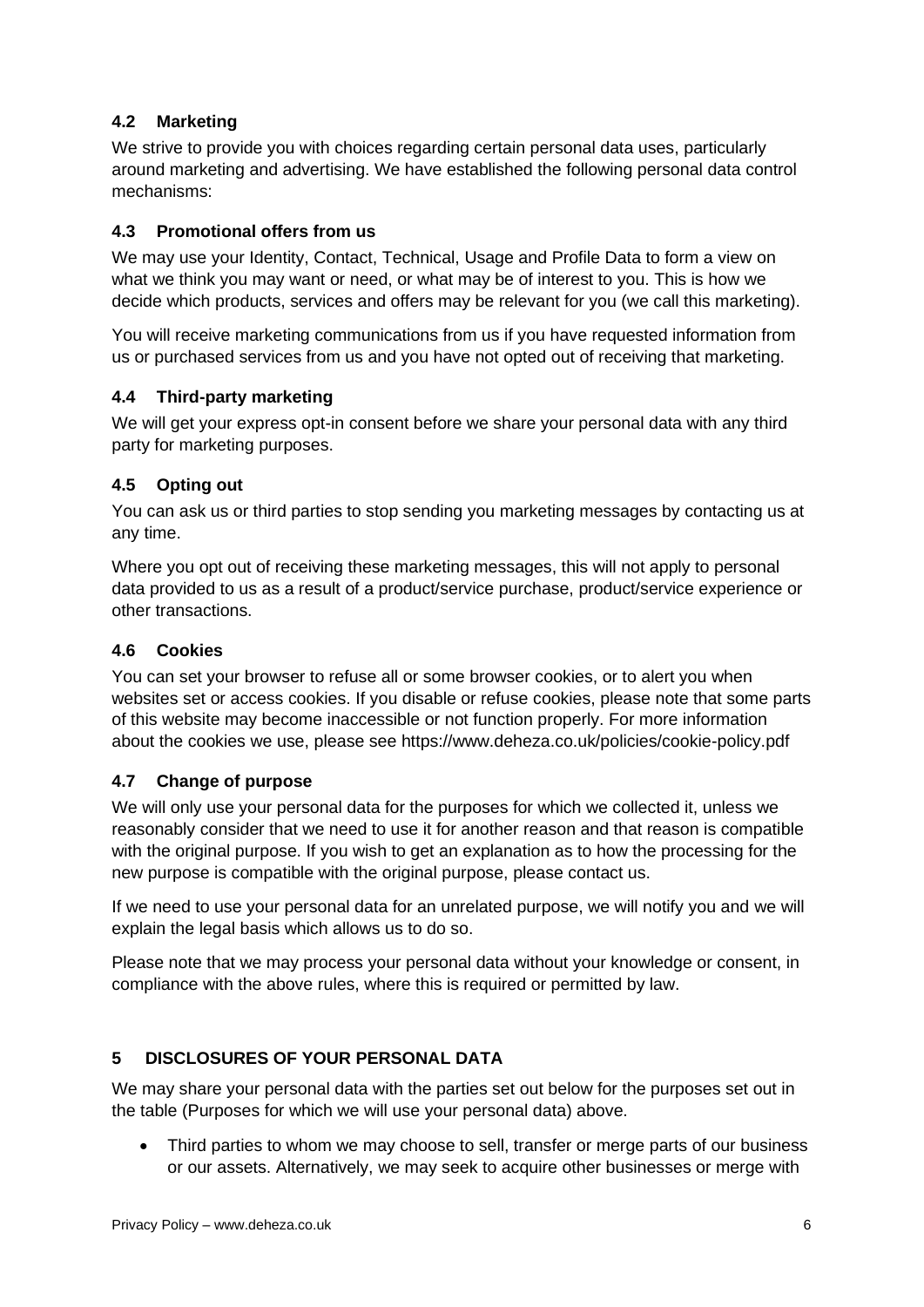them. If a change happens to our business, then the new owners may use your personal data in the same way as set out in this privacy policy.

We require all third parties to respect the security of your personal data and to treat it in accordance with the law. We do not allow our third-party service providers to use your personal data for their own purposes and only permit them to process your personal data for specified purposes and in accordance with our instructions.

## <span id="page-6-0"></span>**6 INTERNATIONAL TRANSFERS**

If we transfer your personal data out of the EEA, we will ensure a similar degree of protection is afforded to it by ensuring at least one of the following safeguards is implemented:

- We will only transfer your personal data to countries that have been deemed to provide an adequate level of protection for personal data by the European Commission. For further details, see European Commission: Adequacy of the protection of personal data in non-EU countries.
- Where we use certain service providers, we may use specific contracts approved by the European Commission which give personal data the same protection it has in Europe. For further details, see European Commission: Model contracts for the transfer of personal data to third countries.

Please contact us if you want further information on the specific mechanism used by us when transferring your personal data out of the EEA.

## <span id="page-6-1"></span>**7 DATA SECURITY**

We have put in place appropriate security measures to prevent your personal data from being accidentally lost, used or accessed in an unauthorised way, altered or disclosed. In addition, we limit access to your personal data to those employees, agents, contractors and other third parties who have a business need to know. They will only process your personal data on our instructions and they are subject to a duty of confidentiality.

We have put in place procedures to deal with any suspected personal data breach and will notify you and any applicable regulator of a breach where we are legally required to do so.

## <span id="page-6-2"></span>**8 DATA RETENTION**

### **8.1 How long will you use my personal data for?**

We will only retain your personal data for as long as reasonably necessary to fulfil the purposes we collected it for, including for the purposes of satisfying any legal, regulatory, tax, accounting or reporting requirements. We may retain your personal data for a longer period in the event of a complaint or if we reasonably believe there is a prospect of litigation in respect to our relationship with you.

To determine the appropriate retention period for personal data, we consider the amount, nature and sensitivity of the personal data, the potential risk of harm from unauthorised use or disclosure of your personal data, the purposes for which we process your personal data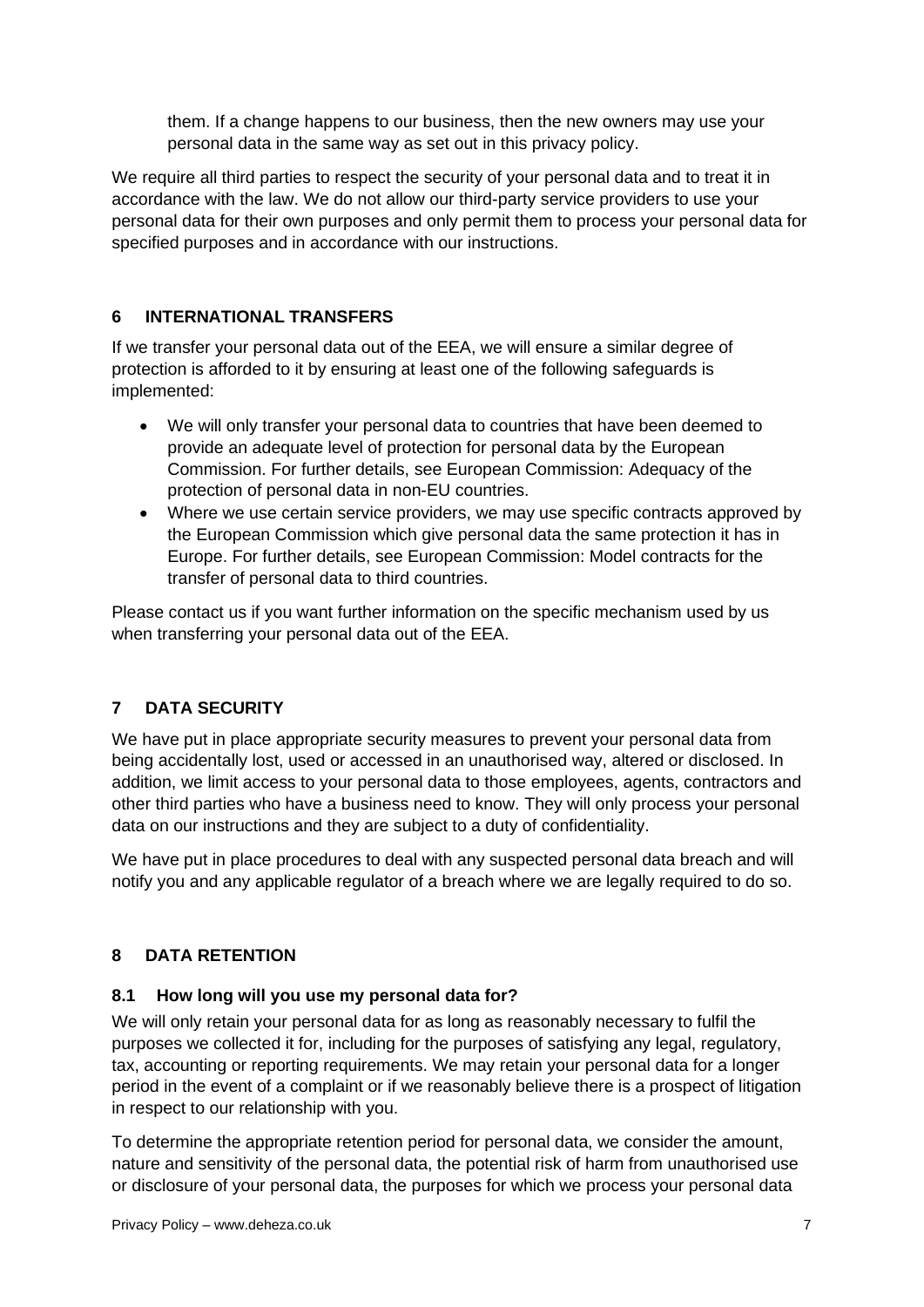and whether we can achieve those purposes through other means, and the applicable legal, regulatory, tax, accounting or other requirements.

In some circumstances you can ask us to delete your data: see below for further information.

In some circumstances we will anonymise your personal data (so that it can no longer be associated with you) for research or statistical purposes, in which case we may use this information indefinitely without further notice to you.

## <span id="page-7-0"></span>**9 YOUR LEGAL RIGHTS**

Under certain circumstances, you have rights under data protection laws in relation to your personal data. Please click on the links below to find out more about these rights:

- Request access to your personal data.
- Request correction of your personal data.
- Request erasure of your personal data.
- Object to processing of your personal data.
- Request restriction of processing your personal data.
- Request transfer of your personal data.
- Right to withdraw consent.

If you wish to exercise any of the rights set out above, please contact us.

### **9.1 No fee usually required**

You will not have to pay a fee to access your personal data (or to exercise any of the other rights). However, we may charge a reasonable fee if your request is clearly unfounded, repetitive or excessive. Alternatively, we could refuse to comply with your request in these circumstances.

### **9.2 What we may need from you**

We may need to request specific information from you to help us confirm your identity and ensure your right to access your personal data (or to exercise any of your other rights). This is a security measure to ensure that personal data is not disclosed to any person who has no right to receive it. We may also contact you to ask you for further information in relation to your request to speed up our response.

### **9.3 Time limit to respond**

We try to respond to all legitimate requests within one month. Occasionally it could take us longer than a month if your request is particularly complex or you have made a number of requests. In this case, we will notify you and keep you updated.

### <span id="page-7-1"></span>**10 GLOSSARY**

### **10.1 LAWFUL BASIS**

**Legitimate Interest** means the interest of our business in conducting and managing our business to enable us to give you the best service/product and the best and most secure experience. We make sure we consider and balance any potential impact on you (both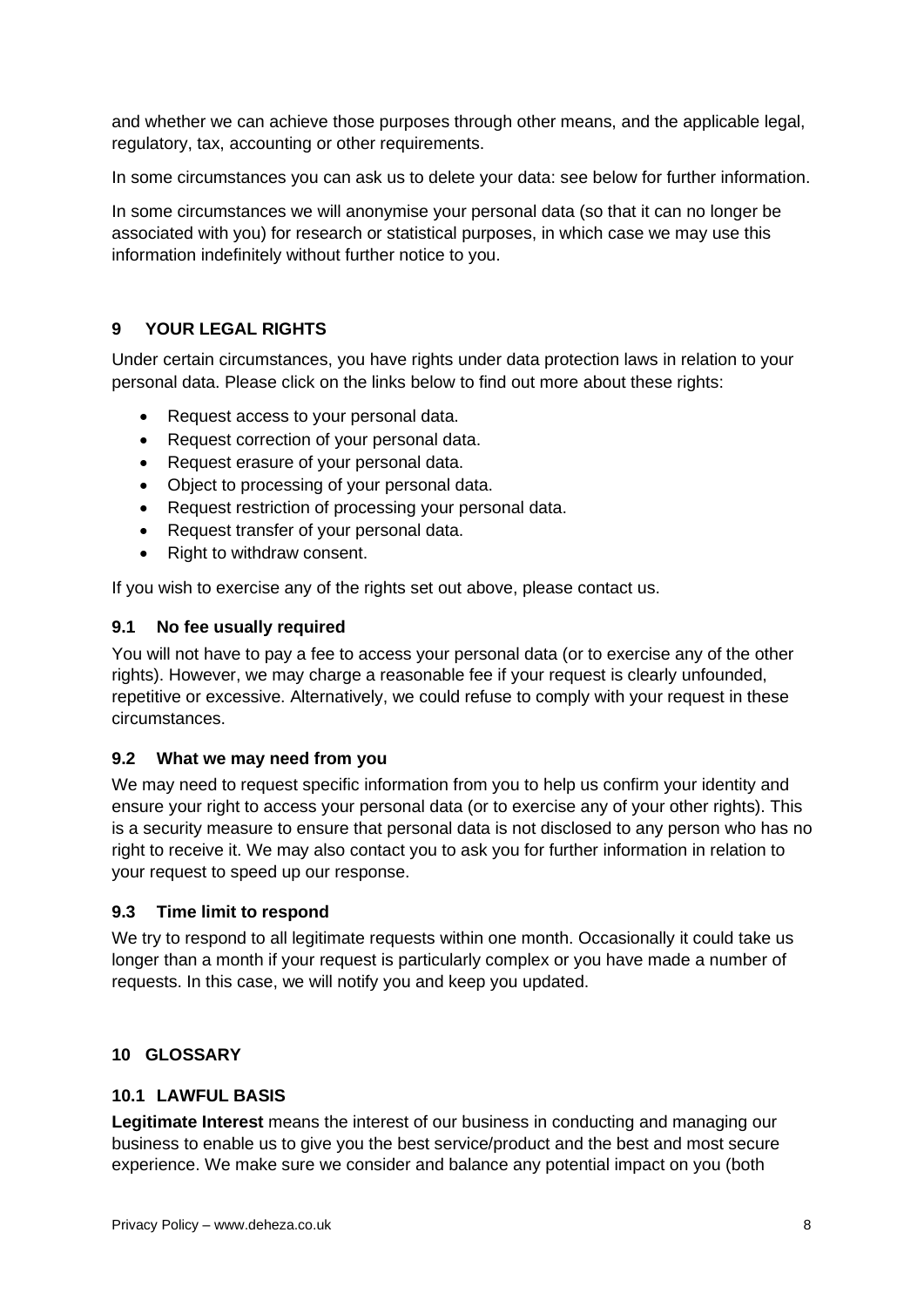positive and negative) and your rights before we process your personal data for our legitimate interests. We do not use your personal data for activities where our interests are overridden by the impact on you (unless we have your consent or are otherwise required or permitted to by law). You can obtain further information about how we assess our legitimate interests against any potential impact on you in respect of specific activities by contacting us.

**Performance of Contract** means processing your data where it is necessary for the performance of a contract to which you are a party or to take steps at your request before entering into such a contract.

**Comply with a legal obligation** means processing your personal data where it is necessary for compliance with a legal obligation that we are subject to.

### **YOUR LEGAL RIGHTS**

You have the right to:

**Request access** to your personal data (commonly known as a "data subject access request"). This enables you to receive a copy of the personal data we hold about you and to check that we are lawfully processing it.

**Request correction** of the personal data that we hold about you. This enables you to have any incomplete or inaccurate data we hold about you corrected, though we may need to verify the accuracy of the new data you provide to us.

**Request erasure** of your personal data. This enables you to ask us to delete or remove personal data where there is no good reason for us continuing to process it. You also have the right to ask us to delete or remove your personal data where you have successfully exercised your right to object to processing (see below), where we may have processed your information unlawfully or where we are required to erase your personal data to comply with local law. Note, however, that we may not always be able to comply with your request of erasure for specific legal reasons which will be notified to you, if applicable, at the time of your request.

**Object to processing** of your personal data where we are relying on a legitimate interest (or those of a third party) and there is something about your particular situation which makes you want to object to processing on this ground as you feel it impacts on your fundamental rights and freedoms. You also have the right to object where we are processing your personal data for direct marketing purposes. In some cases, we may demonstrate that we have compelling legitimate grounds to process your information which override your rights and freedoms.

**Request restriction of processing** of your personal data. This enables you to ask us to suspend the processing of your personal data in the following scenarios:

- If you want us to establish the data's accuracy.
- Where our use of the data is unlawful but you do not want us to erase it.
- Where you need us to hold the data even if we no longer require it as you need it to establish, exercise or defend legal claims.
- You have objected to our use of your data but we need to verify whether we have overriding legitimate grounds to use it.

**Request the transfer** of your personal data to you or to a third party. We will provide to you, or a third party you have chosen, your personal data in a structured, commonly used,